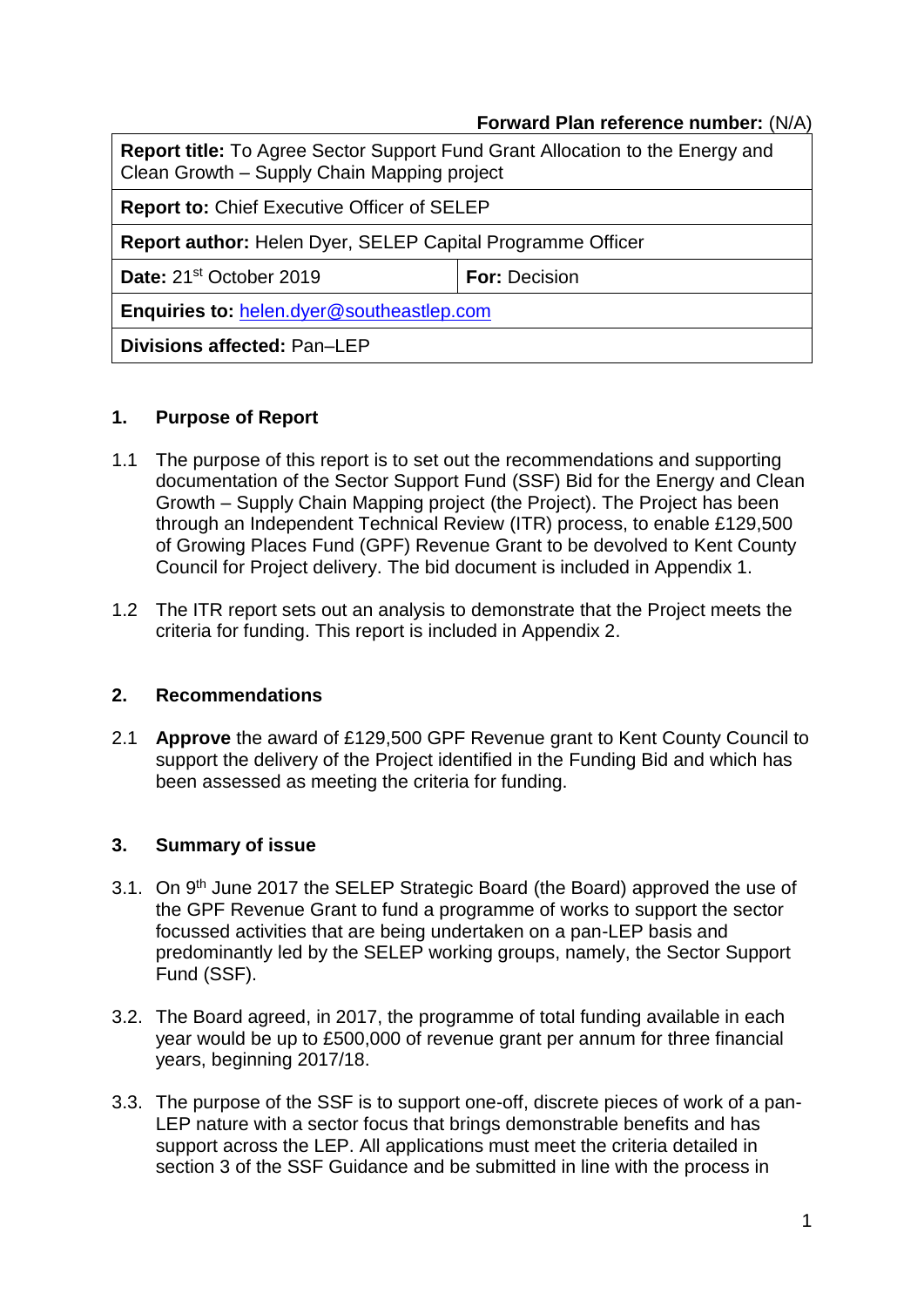section 4 of the same. This process ensures that the funding is allocated in accordance with the requirements of the SELEP Assurance Framework.

3.4. Kent County Council has submitted a bid for SSF of £129,500 to support the delivery of the Project, which was endorsed by the Board on the 4<sup>th</sup> October 2019 and by the Kent and Medway Economic Partnership on 25<sup>th</sup> June 2019.

# **4. Project Summary**

- 4.1. The low carbon economy is predicted to grow four times faster than the rest of the economy. This pan-LEP project seeks to provide a SELEP wide assessment of opportunities within the emerging local energy and clean growth sector.
- 4.2. The Project will be delivered by Kent County Council, in conjunction with the Low Carbon Across the South East (LOCASE) work. Project updates will be reported to the SELEP Local Energy Strategy Steering Group (to become the Clean Growth Working Group).
- 4.3. The project will undertake an in-depth analysis of the supply chain for the local energy and clean growth sector and will refresh and build upon the now out of date analysis of the Low Carbon Environmental Goods and Services (LCEGS) sector that was undertaken in 2012.
- 4.4. Through the analysis identified, companies will inform on key barriers and challenges that are currently restricting growth in key opportunity areas such as offshore renewables and nuclear. This will enable a Customer Relationship Management (CRM) system to be created that will then be used to develop a targeted Clean Growth Support Programme. Sector-based interventions will be prioritised and selected from the Clean Growth Support Programme and piloted as part of the Project.
- 4.5. The project, through the analysis and creation of the CRM, will provide a SELEP wide assessment of opportunities within this emerging sector and will be able to identify who is buying what; who are the commissioners, the market, the capabilities; what can already be supplied by SELEP businesses and the gaps (i.e. companies which do not exist or can diversify but need support).
- 4.6. The project will contribute to delivering the priorities of the SELEP Strategic Economic Statement through:
	- 4.6.1. Creating Ideas and Enterprise the project will enable a pragmatic evidence led approach to identifying and exploiting the opportunities from the energy and low carbon and environmental goods and services sectors and will work towards creating the right conditions for growth and productivity in a rapidly evolving sector.
	- 4.6.2. Accelerating Infrastructure the project will also contribute towards the delivery of the South2East Local Energy Strategy, which is a delivery mechanism for the Strategic Economic Statement priority of Accelerating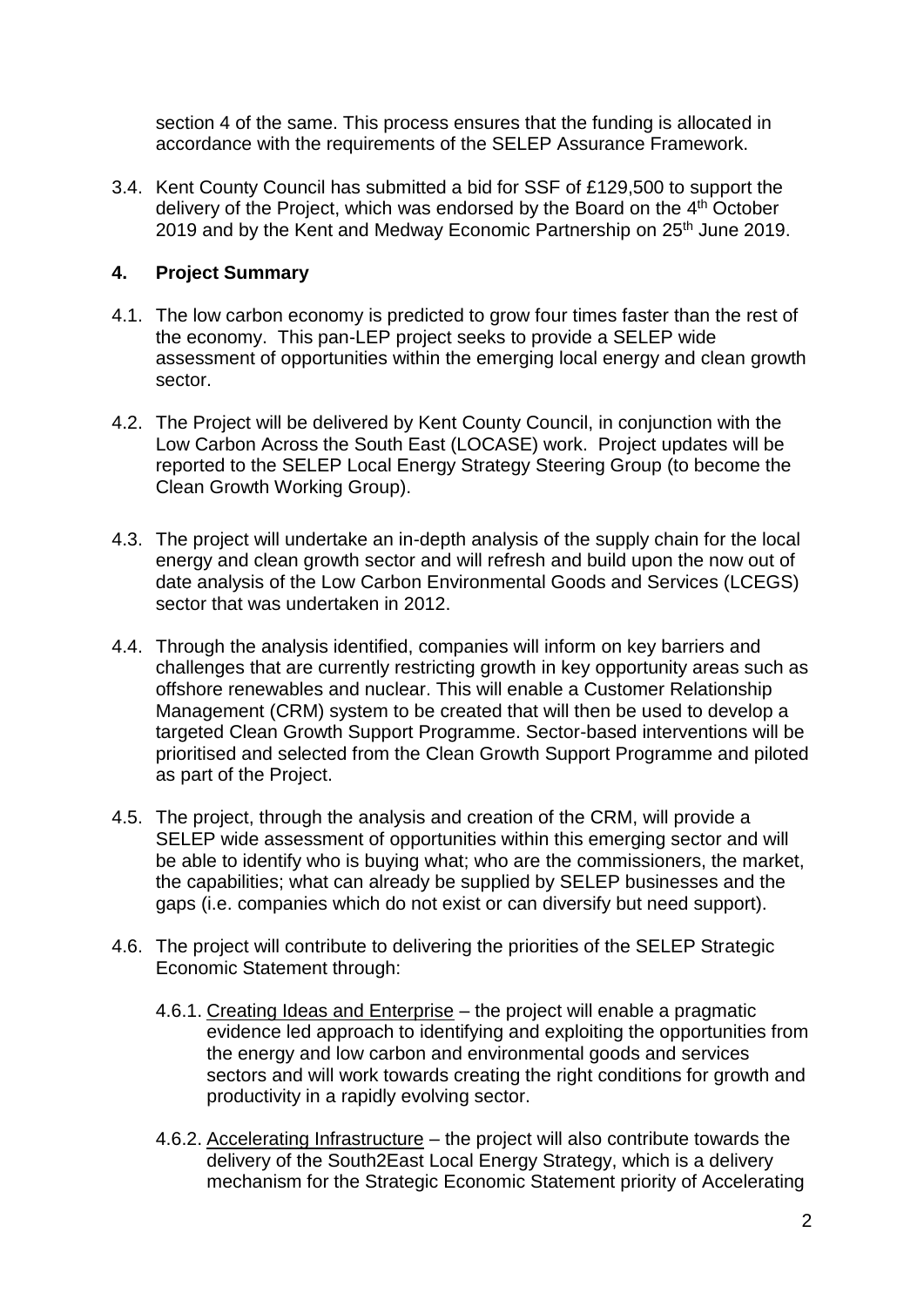Infrastructure through helping to develop new approaches to ensuring energy provision.

- 4.7. The evidence base gathered through this project will continue to evolve in parallel with the SELEP Local Industrial Strategy.
- 4.8. The project application sets out a number of benefits that are expected to be realised as a result of the project. These benefits include:
	- 4.8.1. Implementation of more comprehensive mapping of the LCEGS sector underpinned by more accessible finance, enables exposure of the supply chain market of larger private sector organisations which opens up competition for different sizes and types of SME. Greater investment in the quality and sustainability of low carbon products can be driven at a local level which will in turn grow the LCEGS sector.
	- 4.8.2. The project will be aligned to the priority low carbon sectors as set out in the SELEP Skills Strategy. These sectors are currently all experiencing skills shortages impacting on productivity in the SELEP area. Many of these sectors offer higher than average earnings and therefore supporting individuals into these jobs will improve productivity and earnings across the LEP area.
	- 4.8.3. The project aims to unlock one of the biggest barriers and bottlenecks to skills training and jobs growth. This stifles productivity and growth locally. The project will serve as a pilot and test case which would have national application, offering significant benefits beyond the SELEP area.

# **5. Project Funding**

5.1. The total cost of the Project is estimated at £185,000 including a SSF ask of £129,500, along with in-kind contributions in the form of staff time from partner organisations across SELEP, as set out in Table 1 below.

| <b>Sources</b>                           | 2019/20 | 2020/21 | Total   |
|------------------------------------------|---------|---------|---------|
| <b>SELEP SSF</b>                         | 80,000  | 49,500  | 129,500 |
| In-kind match contributions              |         |         |         |
| Staff time from partner<br>organisations | 45,000  | 10,500  | 55,500  |
| Total                                    | 125,000 | 60,000  | 185,000 |

# **Table 1: Project Funding breakdown (£s)**

- 5.2. The majority of the stated in-kind match contributions will be provided by Kent County Council and will largely relate to the provision of staff time, however, there may be some financial match in order to ensure that the maximum is gained from the work and pilot interventions.
- 5.3. The project will be delivered in conjunction with the LOCASE work, with all upper tier authorities in the SELEP area having signed up to and agreed the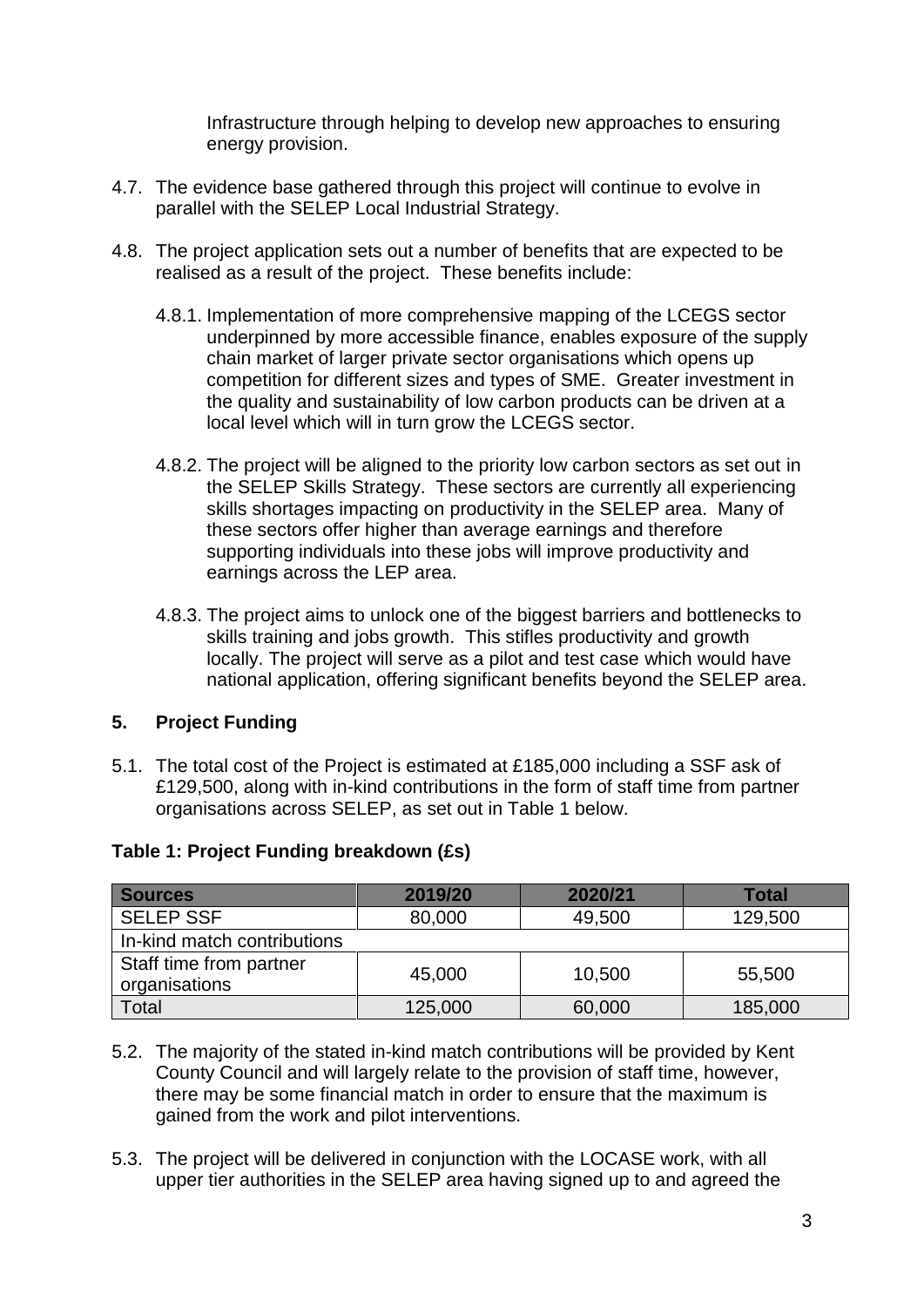Supply Chain analysis work which is an important element of the moving the LOCASE work onto the next level and developing more defined clusters.

- 5.4. Kent County Council will manage the work, providing additional research and input from the LOCASE work that has been undertaken. Kent County Council will also drive the development and population of the CRM and the pilot interventions, as well as driving the engagement of the SME community and engagement with all partners and district level economic development officers, delivery agents and senior stakeholders.
- 5.5. Partners will provide staff time through attending the quarterly steering group and the more regular operational group. In addition, they will provide locally based intelligence and will contribute directly to developing the CRM and pilot to ensure it is fit for purpose. Partners will also play a key role in engaging SMEs and local partners in the research and pilot interventions.

## **Issues for consideration**

## **6. Risks and Dependencies**

- 6.1. The Project risks and dependencies, as detailed in the bid document include:
	- 6.1.1. The commissioning of third-party contractors to undertake the supply chain analysis is a risk as the SELEP area is quite large geographically and very diverse in the makeup of SME competencies across various supply chains. This will be negated by ensuring that contractors that are commissioned are knowledgeable and have experience of working within the LCEGS sector.
	- 6.1.2. The development of the CRM is a risk to the project, as based on previous experience it can be difficult to ensure suppliers are able to deliver what is required on time and to budget. To overcome this, it will be ensured that a clear Invitation To Tender is issued with set milestones to check on progress at regular intervals.

#### **7. Outcome of ITR Process** *(Accountable Body Comments)*

- 7.1. The Accountable Body has independently assessed the Project Bid Document and has confirmed that the Project meets the criteria for funding, including the Assurance Framework requirement with regard to the expectation that high value for money will be achieved.
- 7.2. The project aims to accelerate growth in the LCEGS sector. This growth is expected to lead to the increase in GVA of 600 SMEs, as well as the creation of 100 new jobs.
- 7.3. The project is pan-LEP and has secured in-kind contributions, in the form of staff time, from partner organisations across the SELEP area. The bid has been endorsed by the Kent and Medway Economic Partnership.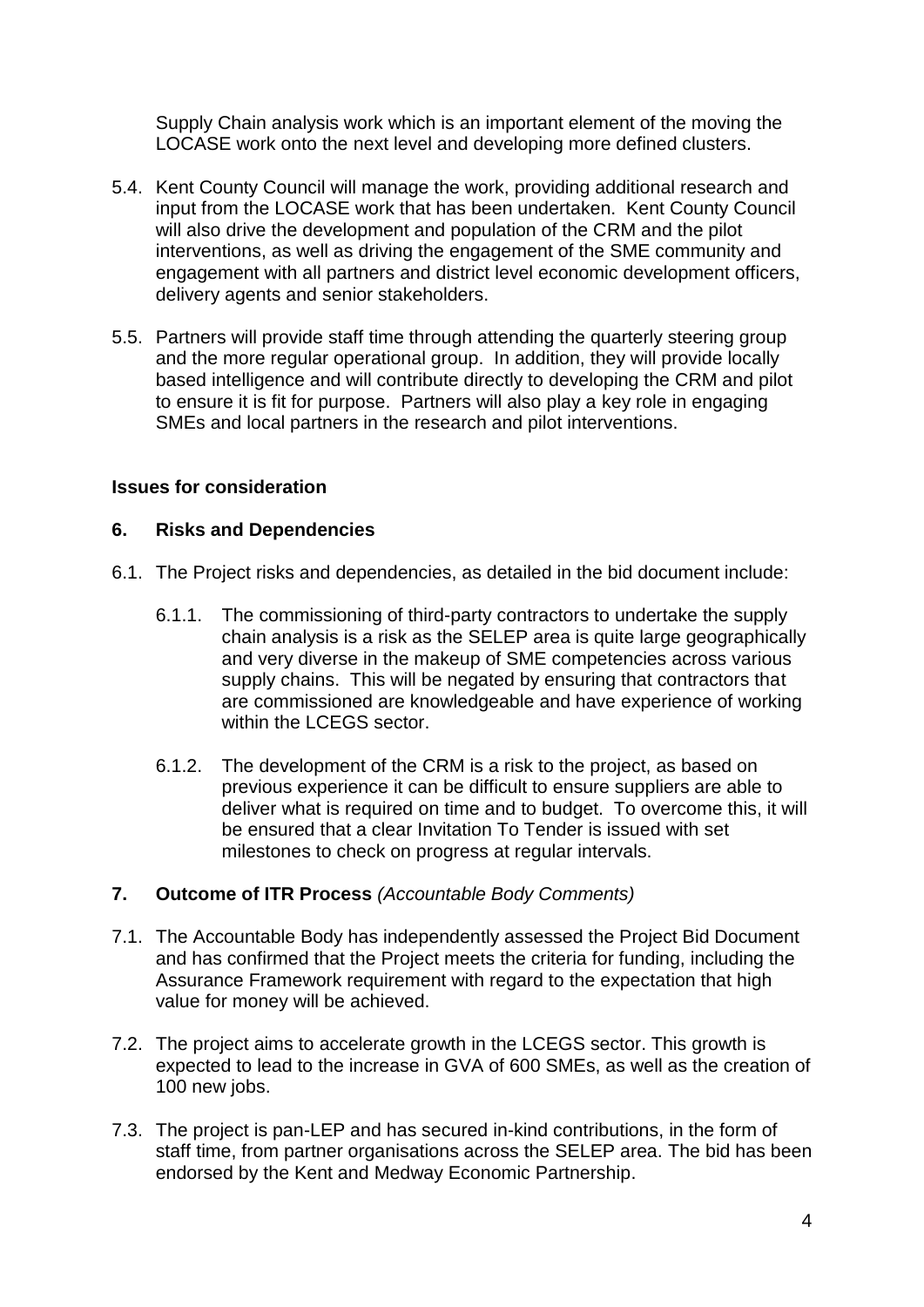- 7.4. A very high level quantified BCR has been calculated for the Project. Within the Project benefits there will be an element of cost avoidance as a result of all SELEP local authorities having access to the work undertaken during the course of the project. In addition, a number of other benefits are set out in the project bid document. These benefits range from exposing the supply chain market of larger private sector organisations, which opens up competition for different sizes and types of SME, to unlocking one of the biggest barriers and bottlenecks to skills training and jobs growth which is currently stifling local productivity. At this stage in the project it is very difficult to fully quantify the value of expected benefits.
- 7.5. It is considered that given the difficulties in accurately quantifying the value for money offered by the Project, consideration should be given to applying value for money exemption 1 as set out in the SELEP Assurance Framework in this case.
- 7.6. Exemption 1: This may be applied where a project does not present High Value for Money (a Benefit Cost Ratio of over 2:1); but
	- has a Benefit Cost Ratio value of greater than 1.5:1; or
	- where the project benefits are notoriously difficult to appraise in monetary terms.
- 7.6 Exemption 1 will only apply if the following conditions are satisfied:
	- (1) The funding sought from SELEP in relation to the project must be less than £2.0m and to conduct further quantified and monetised economic appraisal would be disproportionate; and
	- (2) where there is an overwhelming strategic case (with minimal risk in the other cases); and
	- (3) there are qualitative benefits which, if monetised, would most likely increase the benefit-cost ratio above 2:1.

# **8. Financial implications** *(Accountable Body Comments)*

- 8.1. A total of £801,600 of SSF funding is available in 2019/20, when taking into account the brought forward funding of £301,600 from 2018/19; of this amount, a total of £300,600 has been awarded to date, leaving an outstanding £501,000 to be allocated.
- 8.2. This Project came forward for endorsement for £129,500 funding at the October 2019 Strategic Board meeting; the requested funding allocation for the Project is set out in Table 2 below.
- 8.3. On approval of this Project award, £421,000 remains outstanding for allocation to new funding bids in 2019/20 and £400,500 in 2020/21.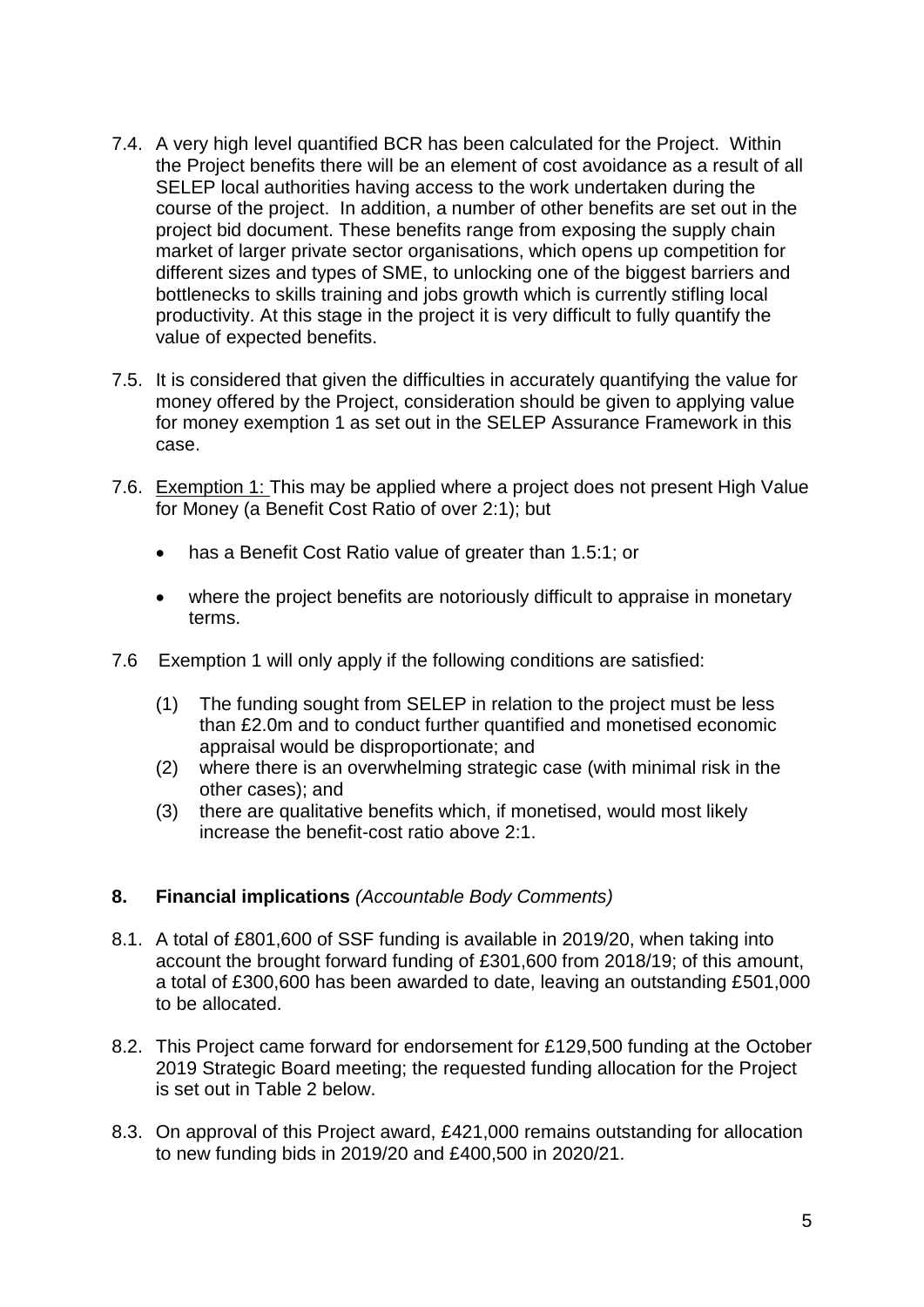# **Table 2: Sector Support Fund Summary**

#### **Sector Support Fund Summary**

| <b>SSF Funding Available</b>                                                                                                                              | 2018/19<br>£                               | 2019/20<br>£                                        | 2020/21<br>£                            | <b>Total</b><br>£                 |
|-----------------------------------------------------------------------------------------------------------------------------------------------------------|--------------------------------------------|-----------------------------------------------------|-----------------------------------------|-----------------------------------|
| <b>Total Funding</b><br>Less Funding approved to date<br><b>Balance of funding available</b><br>Plus funding c/f from 2018/19<br><b>Funding available</b> | 1,000,000<br>698,400<br>301,600<br>301,600 | 500,000<br>300,600<br>199,400<br>301,600<br>501,000 | 500,000<br>50,000<br>450,000<br>450,000 | 2,000,000<br>1,049,000<br>951,000 |
| Projects seeking approval:                                                                                                                                | 2018/19<br>£                               | 2019/20<br>£                                        | 2020/21<br>£                            | Total<br>£                        |
| Energy and Clean Growth - Supply Chain<br>Mapping                                                                                                         |                                            | 80,000                                              | 49,500                                  | 129,500                           |
| Total projects seeking approval:                                                                                                                          |                                            | 80,000                                              | 49,500                                  | 129,500                           |
| <b>Funding Available</b>                                                                                                                                  | 301,600                                    | 501,000                                             | 450,000                                 |                                   |
| Total carry-forward to future years                                                                                                                       | 301,600                                    | 421,000                                             | 400,500                                 |                                   |

8.4. This grant is a fixed maximum contribution to the Project; any Project over spends incurred will be required to be addressed by the Project delivery partner.

#### **9. Legal implications** *(Accountable Body Comments)*

9.1. The grant will be transferred to Kent County Council via a grant agreement with the Accountable Body; the grant agreement will include a requirement for claw back of the funding if it is not fully expended or not expended in line with the Project Bid Document.

#### **10. Equality and Diversity implications**

- 10.1 Section 149 of the Equality Act 2010 creates the public sector equality duty which requires that when a public sector body makes decisions it must have regard to the need to:
	- (a) Eliminate unlawful discrimination, harassment and victimisation and other behaviour prohibited by the Act;
	- (b) Advance equality of opportunity between people who share a protected characteristic and those who do not;